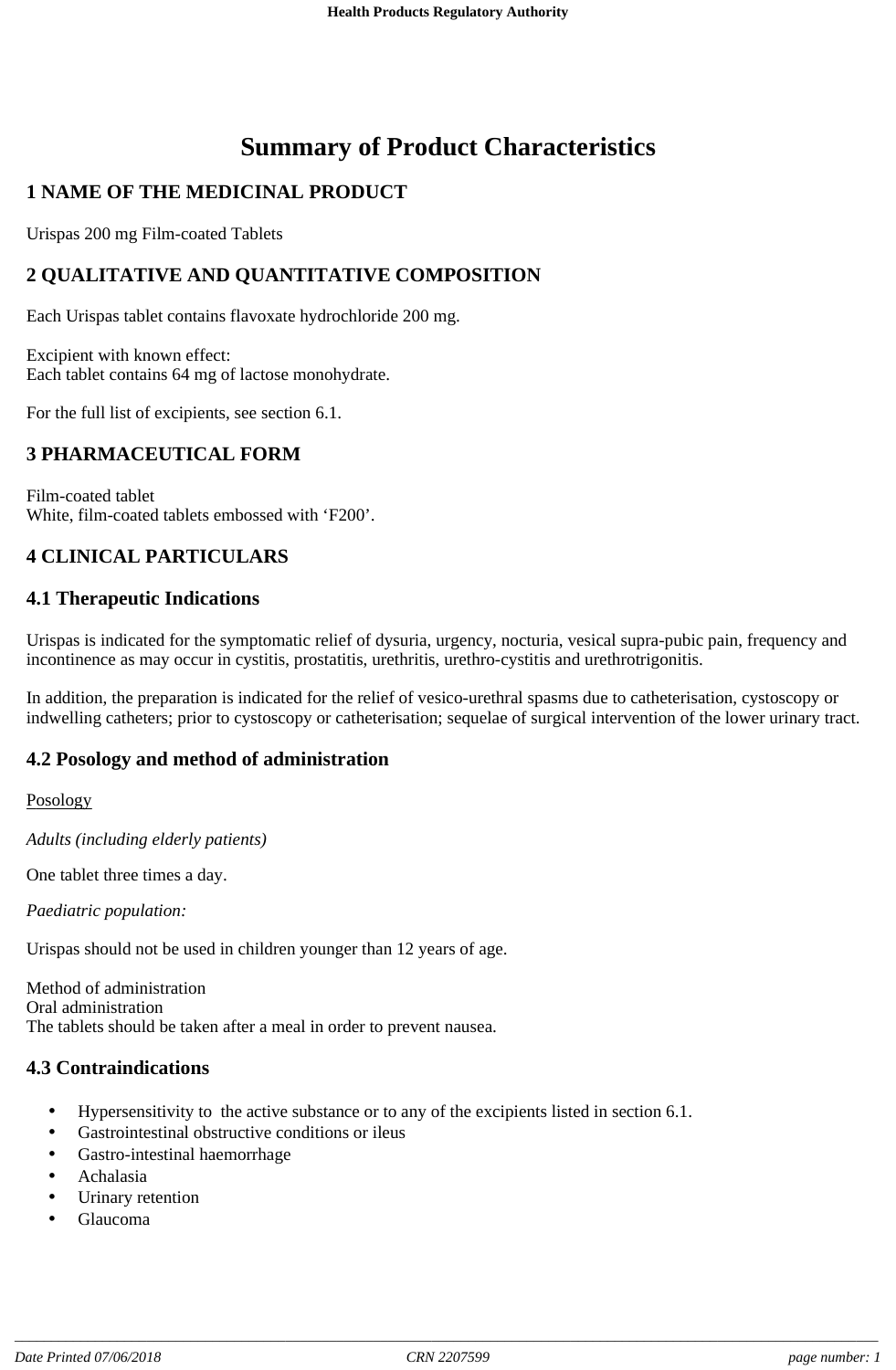• Myasthenia gravis

# **4.4 Special warnings and precautions for use**

The use in children below the age of <12 years is not recommended.

Since the renal clearance of the active metabolite accounts more than 50% of the dose, renal impairment may significantly affect the product kinetics. Caution is therefore required in patients with renal impairment.

As the tablets contain lactose, its use is not recommended in patients with rare hereditary problems of galactose intolerance, the total lactase deficiency or glucose-galactose malabsorption.

# **4.5 Interaction with other medicinal products and other forms of interaction**

No interaction studies have been performed.

# **4.6 Fertility, pregnancy and lactation**

Fertility.There are no data on the effect of flavoxate in human fertility. Flavoxate has no effect on animal fertility.

Pregnancy

There are no or limited amount of data from the use of flavoxate in pregnant women.

Animal studies do not indicate direct or indirect harmful effects with respect to reproductive toxicity (see section 5.3). As a precautionary measure, it is preferable to avoid the use of Urispas during pregnancy.

Lactation.

It is unknown whether flavoxate (metabolites) is excreted in human milk. A risk to the suckling child cannot be excluded. Urispas should not be used during breast-feeding.

### **4.7 Effects on ability to drive and use machines**

Patients should be informed that if somnolence or blurred vision occur they should not drive or use machines.

# **4.8 Undesirable effects**

The source of the below ADRs frequencies is represented by data collected through clinical trials, observational studies and spontaneous reporting.

In the table below, adverse reactions are reported and listed by MedDRA system organ class and frequency: very common ( $\geq$ 1/10); common ( $\geq$ 1/100 to <1/10); uncommon ( $\geq$ 1/1,000 to <1/100); rare ( $\geq$ 1/10,000 to <1/1,000); very rare (<1/10,000), not known (frequency cannot be estimated from available data). Within each frequency grouping the observed adverse reactions are presented in order of decreasing seriousness.

| <b>System Organ Class</b>  | <b>Frequency</b> | <b>Preferred Terms</b> |
|----------------------------|------------------|------------------------|
| Immune system disorders    | Not known        | Hypersensitivity,      |
|                            |                  | anaphylactic reaction, |
|                            |                  | anaphylactic shock     |
| Psychiatric disorders      | Not known        | Confusional state      |
| Nervous system disorders   | Uncommon         | Somnolence             |
| Eye disorders              | Uncommon         | Visual impairment      |
|                            | Not known        | Glaucoma               |
| Cardiac disorders          | Not known        | Palpitations           |
| Gastrointestinal disorders | Uncommon         | Vomiting, dry mouth,   |
|                            | Common           | dyspepsia              |
|                            |                  |                        |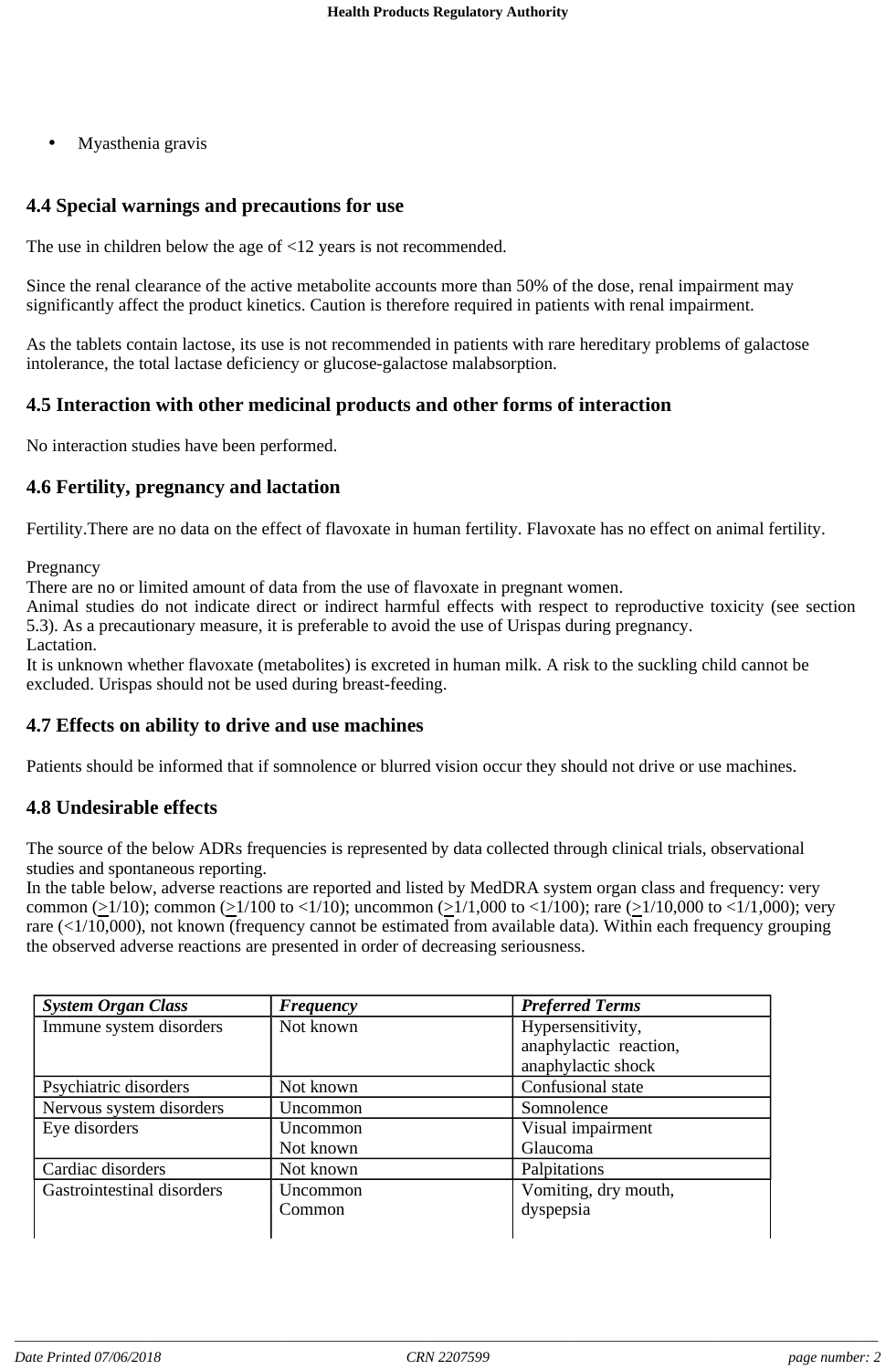|                              |                 | Nausea                            |
|------------------------------|-----------------|-----------------------------------|
| Hepatobiliary disorders      | Not known       | Jaundice, liver disorder, hepatic |
|                              |                 | enzyme abnormal                   |
| Skin and subcutaneous tissue | <b>Uncommon</b> | Rash                              |
| disorders                    | Rare            | Urticaria, pruritus               |
|                              | Not known       | Erythema                          |
| Renal and urinary disorders  | Rare            | Urinary retention                 |
| General disorders and        | Rare            | Fatigue                           |
| administration site          |                 |                                   |
| conditions                   |                 |                                   |

#### Reporting of suspected adverse reactions

Reporting suspected adverse reactions after authorisation of the medicinal product is important. It allows continued monitoring of the benefit/risk balance of the medicinal product. Healthcare professionals are asked to report any suspected adverse reactions via HPRA Pharmacovigilance, Earlsfort Terrace, IRL - Dublin 2; Tel: +353 1 6764971; Fax: +353 1 6762517. Website: www.hpra.ie; E-mail: medsafety@hpra.ie.

**4.9 Overdose**

No risk following overdose has been identified in the post-marketing experience.

### **5 PHARMACOLOGICAL PROPERTIES**

#### **5.1 Pharmacodynamic properties**

Pharmacotherapeutic Group: Urinary antispasmodics – Flavoxate ATC Code: G04BD02

#### Mechanism of action

Flavoxate hydrochloride (and its main metabolite methyl flavone carboxylic acid, MFCA) is an antispasmodic, selective to the urinary tract. In animal and human studies, flavoxate hydrochloride has been shown to have a direct antispasmodic action on smooth muscle fibres.

The mechanism of action involves intracellular cyclic AMP accumulation and calcium blocking activity. It inhibits bladder contractions induced by various agonists or by electrical stimulation and inhibits the frequency of bladder voiding contractions. It increases bladder volume capacity, reduces the threshold and micturition pressure.

In addition, animal studies have shown flavoxate hydrochloride to have analgesic and local anaesthetic properties.

Flavoxate does not significantly affect cardiac or respiratory functions.

#### **5.2 Pharmacokinetic properties**

#### Absorption

Oral studies in man have indicated that flavoxate is readily absorbed from the intestine and converted, to a large extent, almost immediately to MFCA.

#### **Distribution**

Following an IV dose (equimolar to 100 mg), the following parameters were calculated for flavoxate:  $T_{1/2}$  83.3 mins: apparent volume of distribution 2.89 l/kg. The apparent distribution of MFCA was 0.20 l/kg. No free flavoxate was found in urine (24 hours). However, 47% of the dose was excreted as MFCA.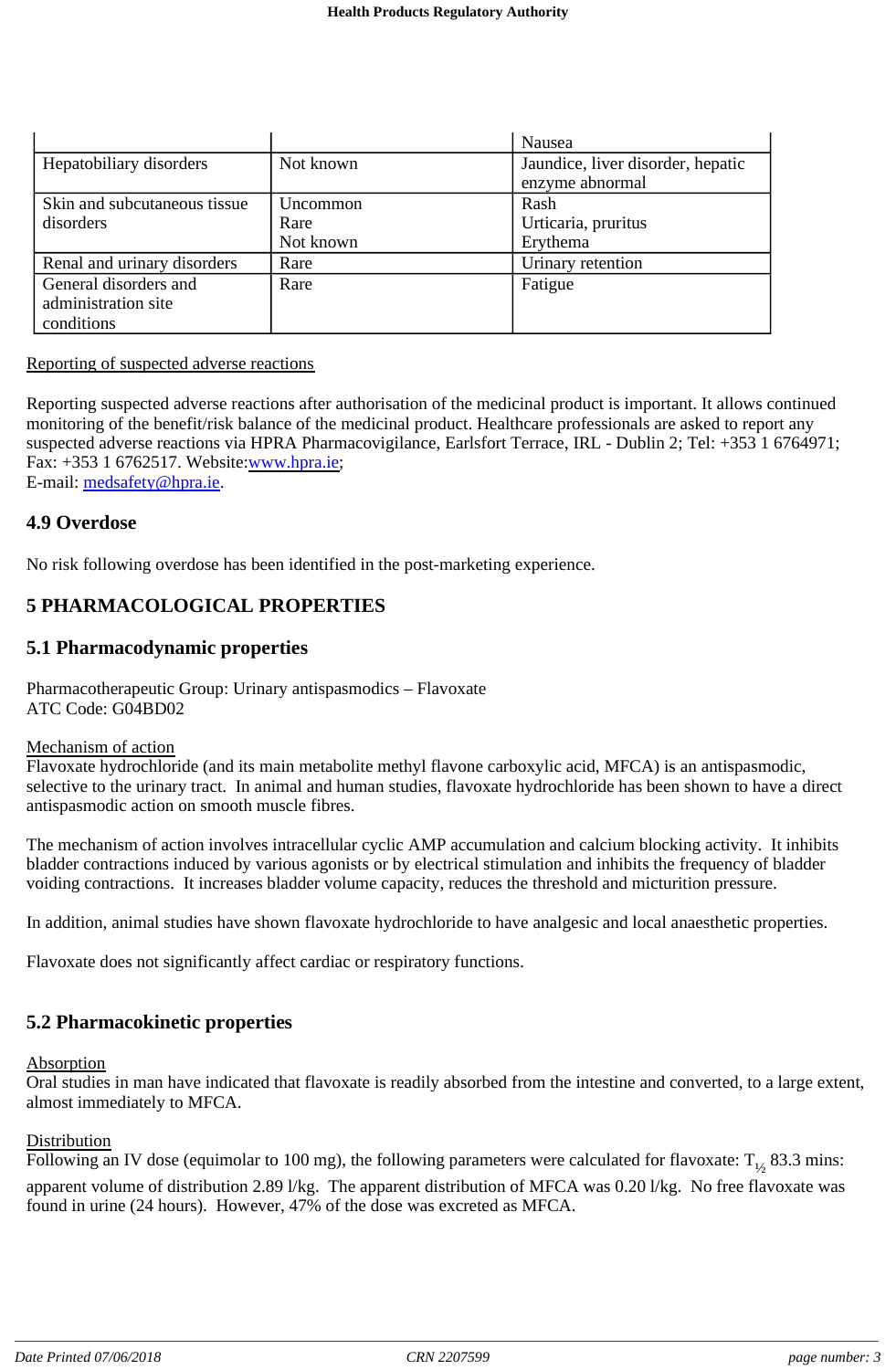#### Elimination

Following single oral dosing to volunteers of 200 mg and 400 mg flavoxate, almost no free flavoxate was detected in the plasma. The peak level of MFCA was attained at 30-60 mins after the 200 mg dose and at around two hours following the 400 mg dose. The AUC for the 400 mg dose was approximately twice as large as the AUC for the 200 mg dose. About 50% of the dose was excreted as MFCA within 12 hours; most being excreted within the first 6 hours.

After repeated oral dosing (200 mg, TDS, 7 days) the cumulative excretion of metabolites stabilised at 60% of the dose on the third day remaining almost unchanged after one week.

#### **5.3 Preclinical safety data**

Non clinical data reveal no special hazard for humans based on conventional studies of safety pharmacology, repeated dose toxicity, genotoxicity, and toxicity to reproduction and development. Carcinogenicity studies have not been performed.

### **6 PHARMACEUTICAL PARTICULARS**

#### **6.1 List of excipients**

Tablet Core: Lactose Monohydrate Sodium starch glycolate Type A Povidone Talc Magnesium stearate Cellulose, Microcrystalline

Tablet Coating: Hypromellose Cellulose, Microcrystalline Macrogol 6000 Macrogol stearate Magnesium stearate Titanium dioxide (E171)

#### **6.2 Incompatibilities**

Not applicable.

#### **6.3 Shelf life**

3 years.

#### **6.4 Special precautions for storage**

Do not store above 30°C. Keep blister strips in the outer carton in order to protect from light.

#### **6.5 Nature and contents of container**

PVC/aluminium foil blisters packed in cartons in pack sizes of 250, 100, 90 or 6 tablets.

Not all pack sizes may be marketed.

# **6.6 Special precautions for disposal**